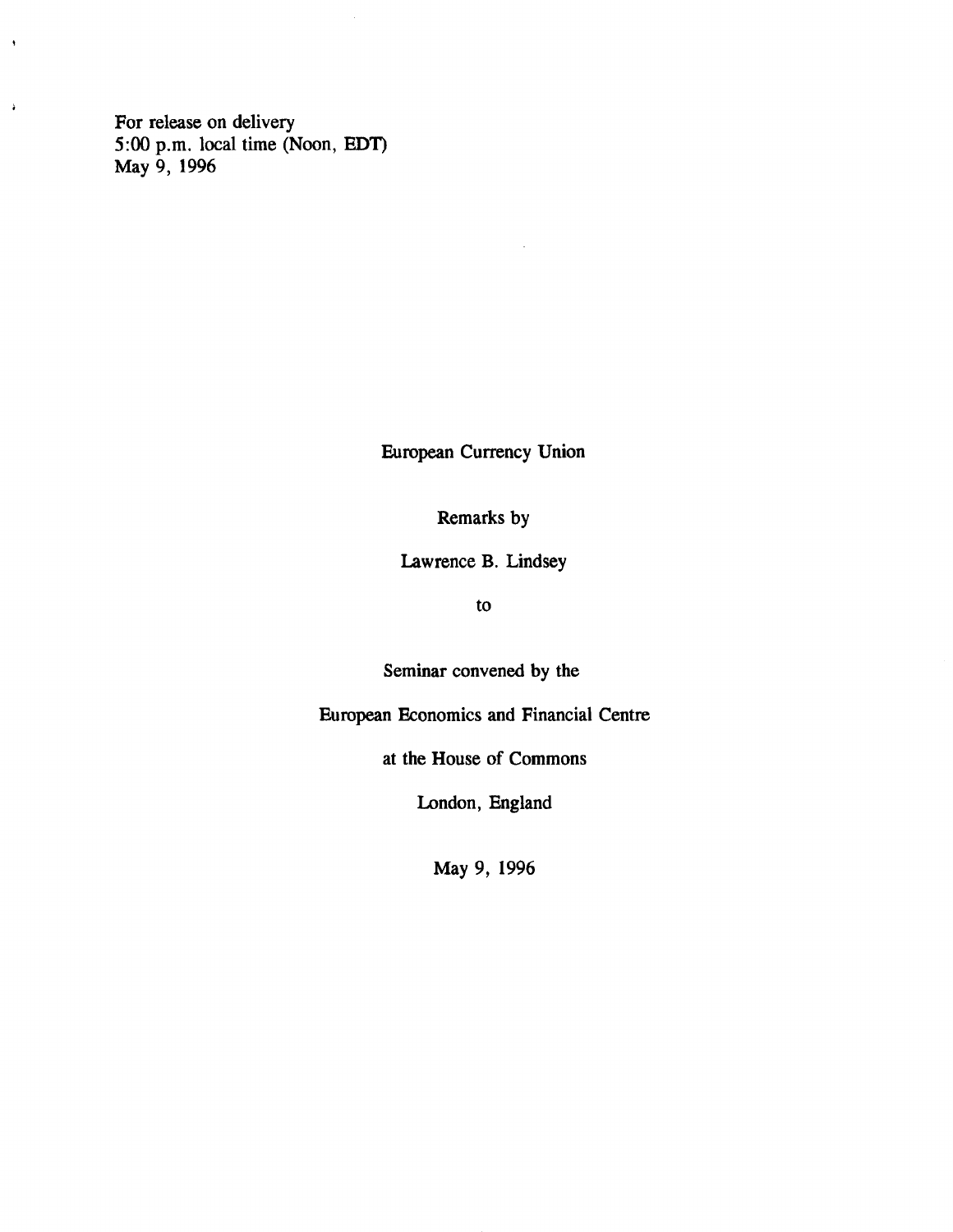# European Currency Union

I am deeply honored to have been asked to be here today, in this, the mother of Parliaments, to discuss some of the issues regarding the development of the European Currency Union. There are few more important issues facing this Parliament and the people of the United Kingdom. Today I shall attempt to provide some general historical and economic perspective on the issue of currency unions, with particular regard to the experience in the United States, in the hope that this might have some applicability to the particular situation now before you.

Let me begin with a number of disclaimers. Although I am a Member of the Board of Governors of the Federal Reserve System, I do not speak either for the System or for any of my colleagues. The views expressed today are entirely my own. Indeed, to my knowledge the Federal Reserve has never taken any position on the issue of European Currency Union. Nor would I support the development of such a position. This is rightly a matter for the people and legislatures of the nations of Europe, and not one in which we should become involved.

Let me also confess to some obvious personal limitations. I am not a European and so do not possess a European historical or political perspective. Clearly, at least some of the impetus behind the move to a single currency zone is to provide yet another continent-wide institution which would more closely integrate the nations and people of Europe. In turn, much of the driving force behind such integration is to prevent the kind of conflict and destruction which characterized European history in the first half of this century, and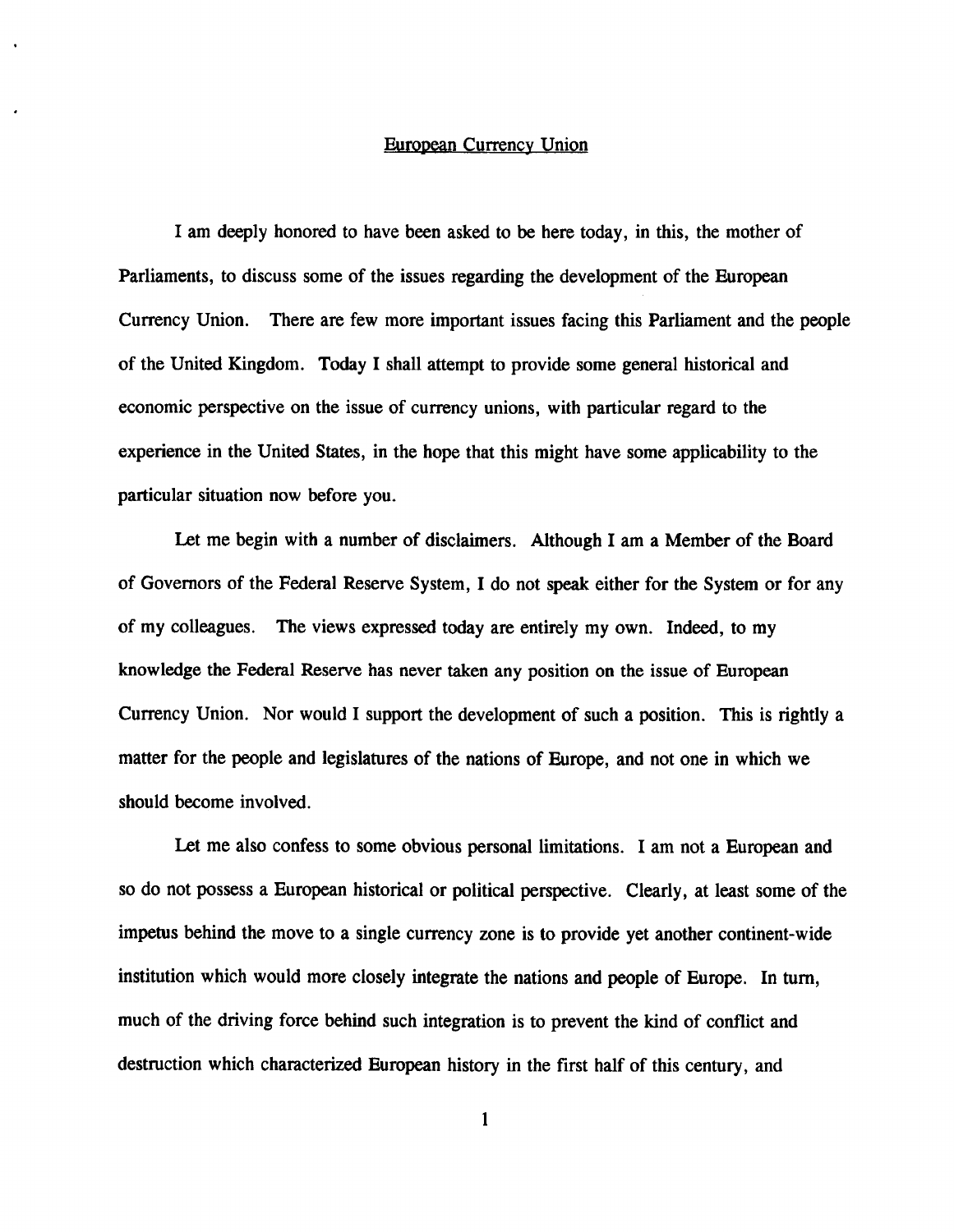hopefully to also help bridge the chasm which the Iron Curtain created in Europe during most of the second half of this century. As someone who never experienced the horror of the World Wars, I am ill equipped to fully appreciate the importance of this history as a motivating force.

Having cited the limitations of my perspective, let me turn to those issues on which I might shed some light. First, there does exist a literature on what constitutes an optimal currency zone. The key motivating force behind this literature is to consider ways in which macroeconomic differences among regions might be mitigated in the absence of currency movements. Second, I hope to provide some historic insight on the battles which led up to an American currency union, to help provide some insight into the political difficulties which we faced. Third, I would like to provide some personal perspective which I, as a policy maker, feel with regard to monetary policy issues, in the hope that this might shed some light on the possible concerns which a member of a European central bank might feel. Economic Stabilization and Optimal Currency Zones

To begin, let us consider the most commonly stated advantage of multiple currencies. In any dynamic modern economy there are bound to be regional differences in economic performance. These differences might involve transitory factors which cause different regions to be experiencing different stages of the business cycle at any given point in time as well as long term structural differences in the performance of the key industries which characterize the local economy. A natural objective for economic policy is to assure that such differences become self correcting: that is, to assure that automatic stabilizers be in place which provide stimulus to economies which are performing below par and which constrain demand in economies with well above normal growth.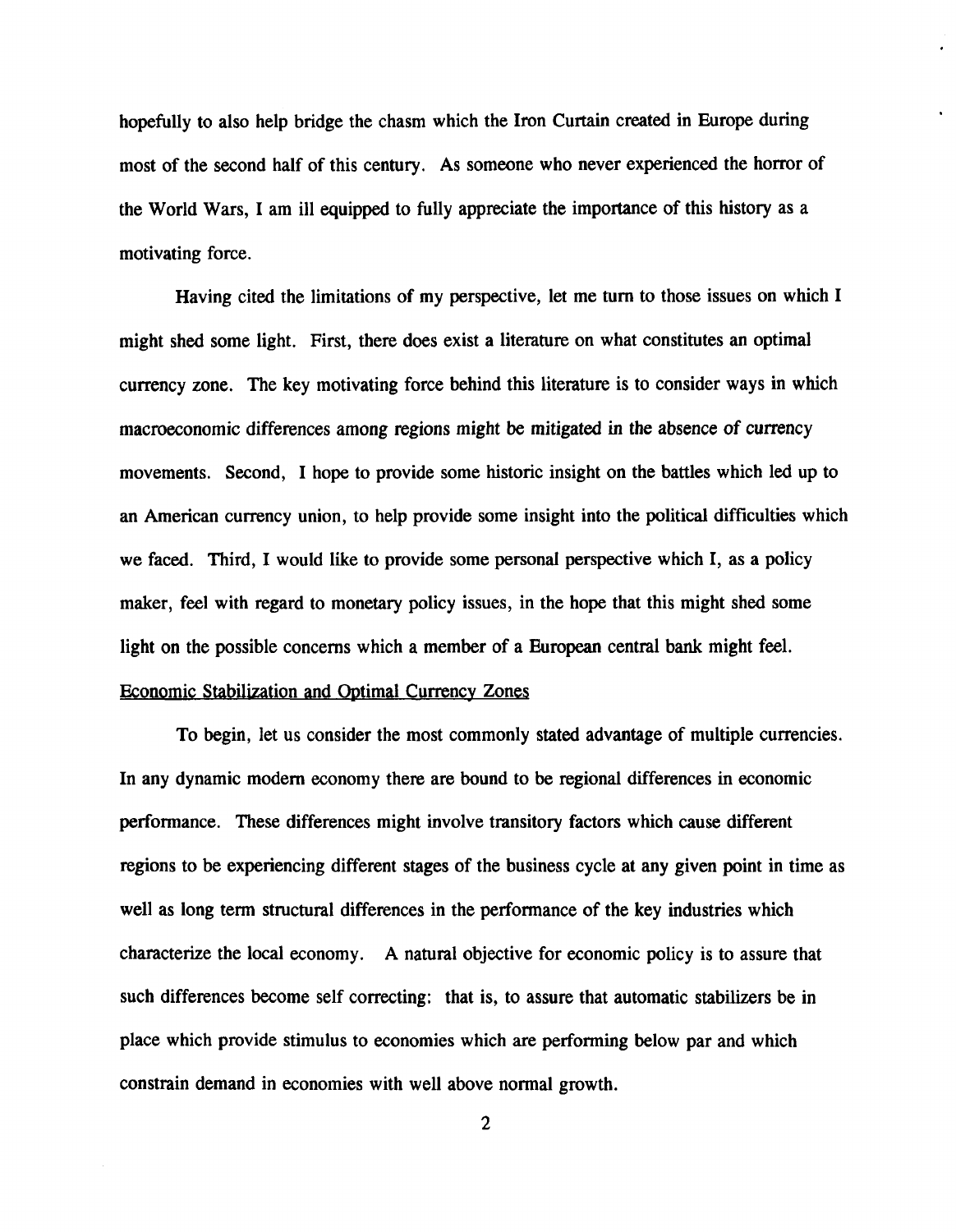Movements in exchange rates — which presuppose the existence of different currencies -- can act as such as an automatic stabilizer. It is important to stress that such stabilizing properties need not involve discretionary monetary policies on the part of the various regions involved. Properly used, a locally based discretionary monetary policy might well help to localize regional business cycles and thus to augment the stabilizing properties of which I am speaking. But, I wish to abstract from the issue of discretionary policy and focus just on what would automatically occur.

To do that, let us assume that there are two countries -- call them A and B -- which actively trade with one another and enjoy the free movement of capital. To abstract from discretion in monetary policy, let us assume that each country has adopted Nobel-laureate Milton Friedman's fabled monetary policy computer which expands the money supply at a constant rate and that the rate in each country is exactly the same. For whatever reason, country A begins to experience a recession. As nominal income slows, money demand in country A declines relative to money supply and the prevailing interest rate drops. In turn, this lowers the relative attractiveness of the country's fmancial assets. This in turn lowers the exchange value of country A's currency.

At this point, the automatic stabilizing properties of the exchange rate begin to kick in. In the international market, the price of goods produced in country A begin to fall relative to those produced in country B. Thus, country A's exports to country B become more competitive there while country B's exports to country A become less attractive. The exports of country A therefore increase while its imports decline. This produces a net stimulus to aggregate demand in A and helps to mitigate the recession there. The exchange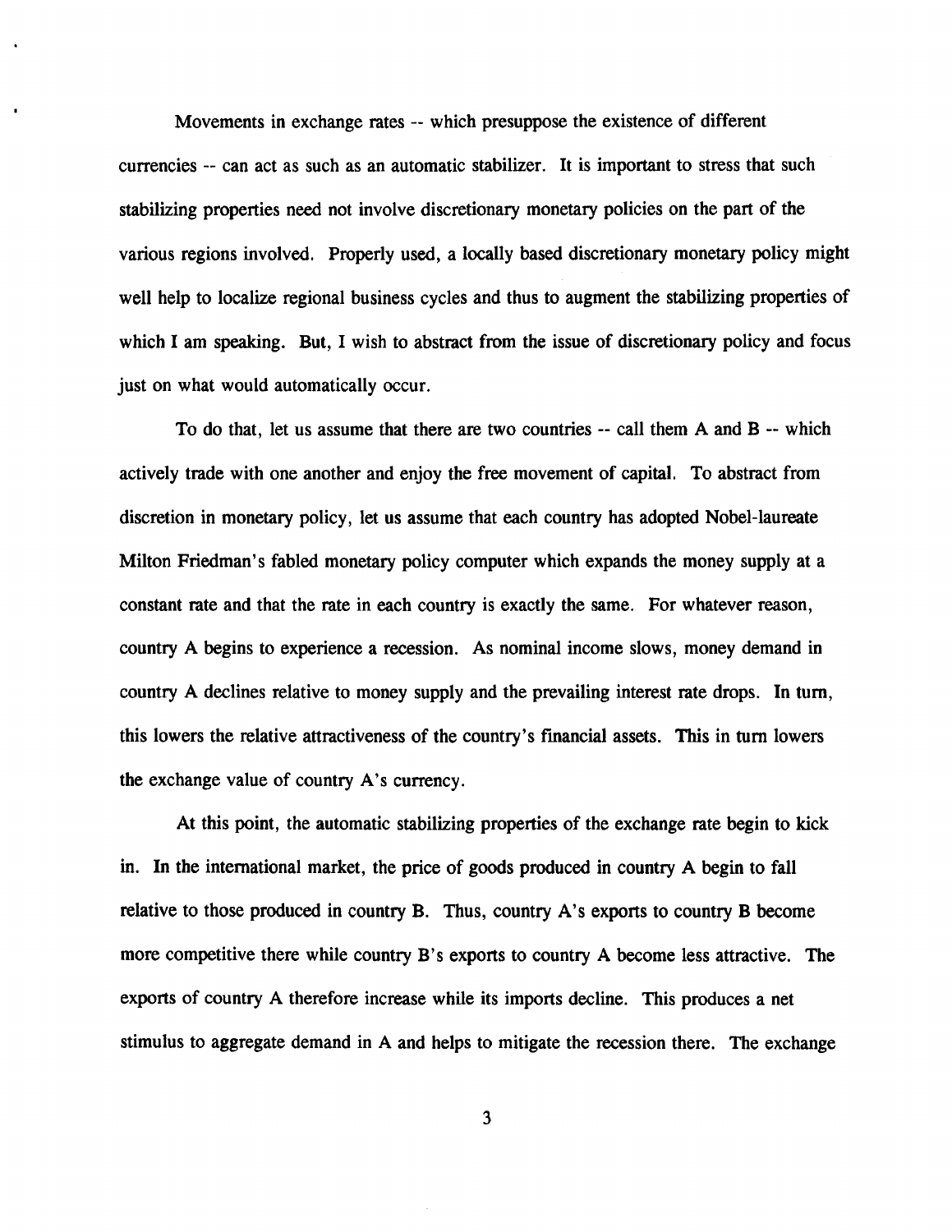rate regime has thus helped act as an automatic stabilizer in the economy.

The existence of two currencies not only acts as a stabilizer of investment flows on a cyclical basis, but perhaps more importantly on a longer term structural basis as well. Let us imagine that country A's economic difficulties are not the result of a swing in the business cycle, but stem from a long run structural decline in the industries in which country A specializes. Again, under an unchanged monetary policy, the cost of longer term borrowing and investing in country A might be expected to decline relative to the cost in country B. This might tend to mitigate any structural decline by leading to increased international investment in new industries. Under a single currency regime, it would be impossible for interest rates to vary across countries.

Under a single currency, much of the adjustment in the attractiveness of relative investment would tend to result from emerging differences in the price of real assets -particularly structures and land. Yet, if countries were pursuing a policy of long run price stability, this would require a decline in nominal asset prices. Such price declines are quite disruptive and tend to inflict significant damage in the financial services industry as the value of collateral underpinning the lending of these institutions declines. In the United States we experienced difficulties in this regard in the 1980s and early 1990s. The problems were particularly intense in regional settings. Examples include Texas and Oklahoma following the oil price collapse of the mid-1980s, the end of the so-called Massachusetts miracle in the late 1980s, and the decline in California real estate prices in the early 1990s.

Under a multiple currency regime such asset price declines would tend to be mitigated. Instead of nominal price declines, much of the economically mandatory real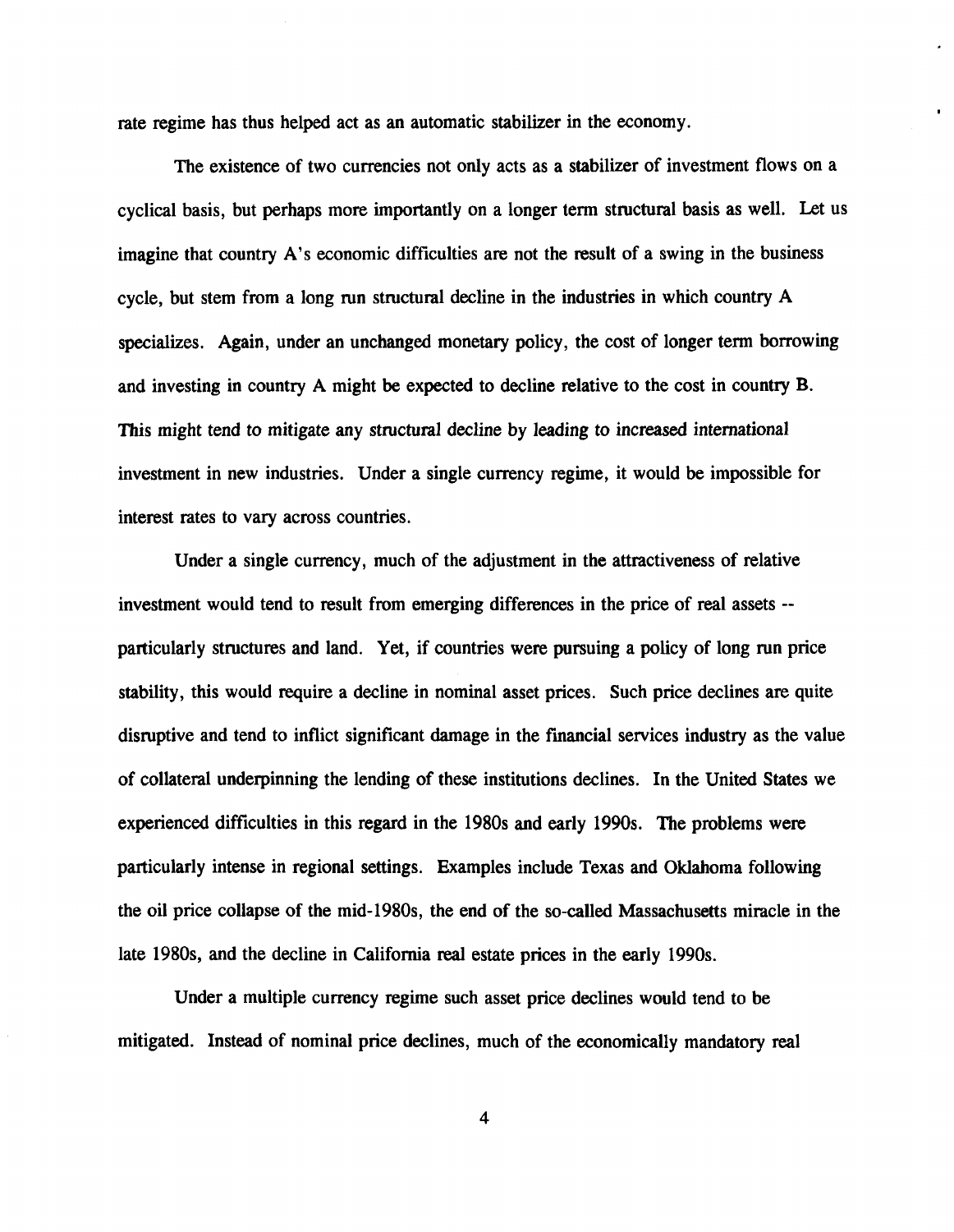decline in asset prices would be manifest in exchange rate adjustments. Thus, if there were such a thing as a "California dollar", the decline in California real estate prices in the early 1990s might have been as great in terms of U.S. dollars, but less in terms of the local California currency. Instead, we would have witnessed a depreciation of the California dollar relative to the U.S. dollar.

Regional variations in economic performance can be quite significant. For example, the United States now has an unemployment rate of roughly 5 1/2 percent. We are in the sixth year of an economic expansion, and so in theory, all regions of the country have had time to benefit from the expansion. Yet, in February, 11 states had unemployment rates of 4 percent or less, suggesting extremely tight labor markets, while 3 states, including California which comprises almost one-seventh of our economy, had unemployment rates of 7 percent or more, a rate which is more typical of an economic recession. Obviously, the automatic stabilizing effect provided by exchange rate variations which is described above is not applicable to the regional economic disparities within the United States.

The key question regarding an optimal currency zone is whether or not alternative stabilizing mechanisms exist. The literature has focussed on two such mechanisms: labor market mobility and fiscal transfers. Let us consider each in turn.

### Labor Market Mobility

The United States is characterized by an extremely mobile work force. The U.S. Census Bureau estimates that roughly 17 percent of all Americans move in a typical year. This figure is particularly high for relatively new job holders. For example, 35 percent of individuals aged 20 to 24 and 30 percent of individuals aged 25 to 29 move in a typical year.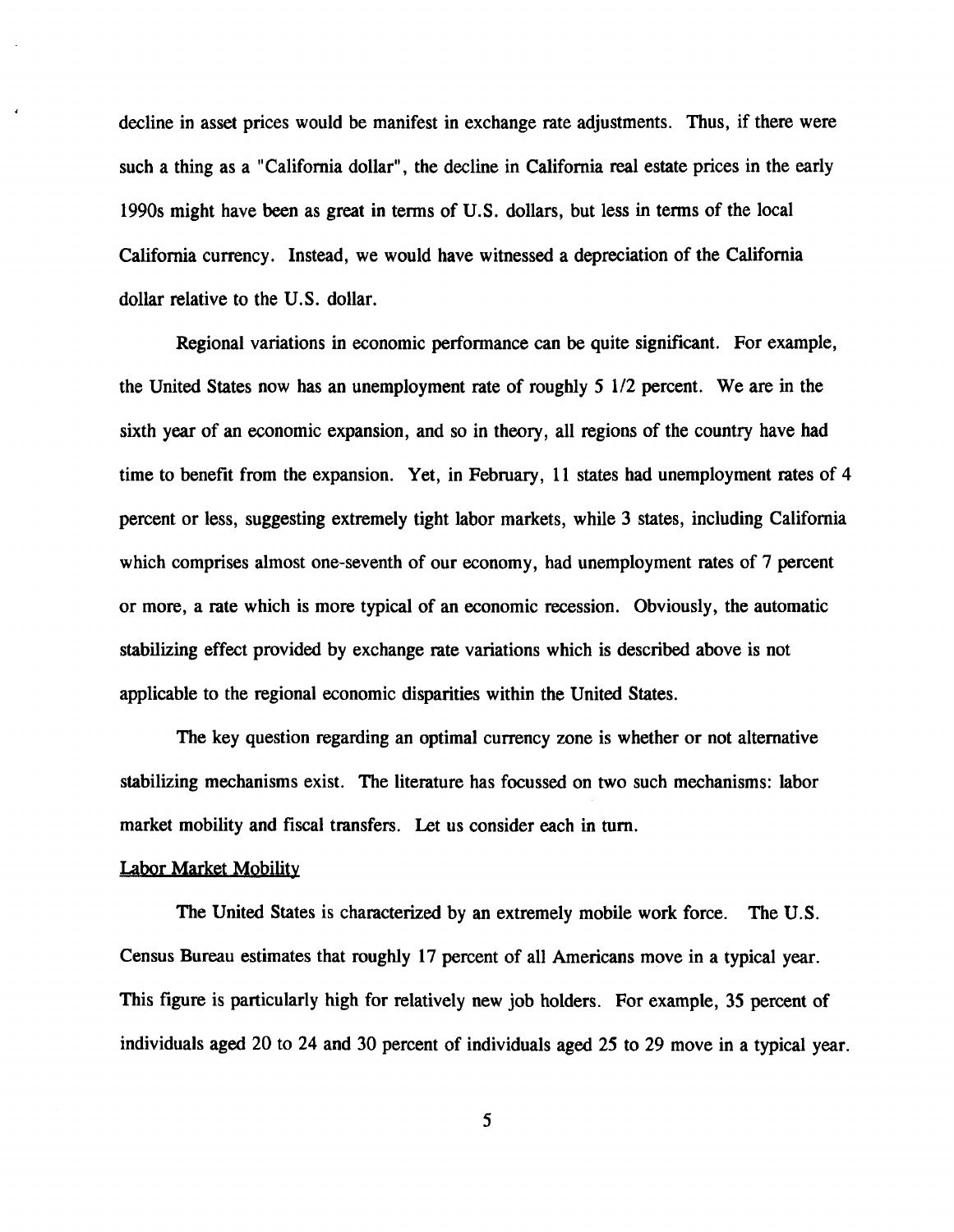Roughly one third of those movers changed their county of residence and more than 40 percent of these changed their state of residence in a typical year. In total, 3 percent of the national population, some 7.7 million people, changed their state of residence in a typical year.

This is a major portion of the interregional adjustment in our economy both with respect to longer term structural issues and with respect to the business cycle. For example, during California's economic difficulties in the early 1990s, the rate of outmigration was quite significant. The Census Bureau reports that nearly 1.2m people outmigrated between 1990 and 1994. Many of these people moved to the Rocky Mountain states. Utah, for example saw a 24 percent increase in the number of jobs during the same period, with an increase of nearly 200,000 jobs. Colorado added 300,000 jobs, a 20 percent increase.

The effect on a state's population can be dramatic. For example, California's population grew at an annual rate of about 2.2 percent during the 12 year period 1980-1992. Had this trend continued during the recession years of 1993 and 1994, the state would have had 850,000 more people in 1994 than actually lived there. The state of Massachusetts lost 16,000 residents between 1989 and 1992. Had the state kept pace with national population growth, it would have had an increase of 200,000 people. Neighboring Rhode Island and Connecticut had smaller populations in 1994 than in 1989.

This kind of labor force mobility helps mitigate the aggregate job loss during recessions. Although much of the price of adjustment is borne by workers who are forced to relocate, the beneficial effects of such labor mobility clearly show through in the overall level of unemployment in the country as well as in the level of aggregate output. More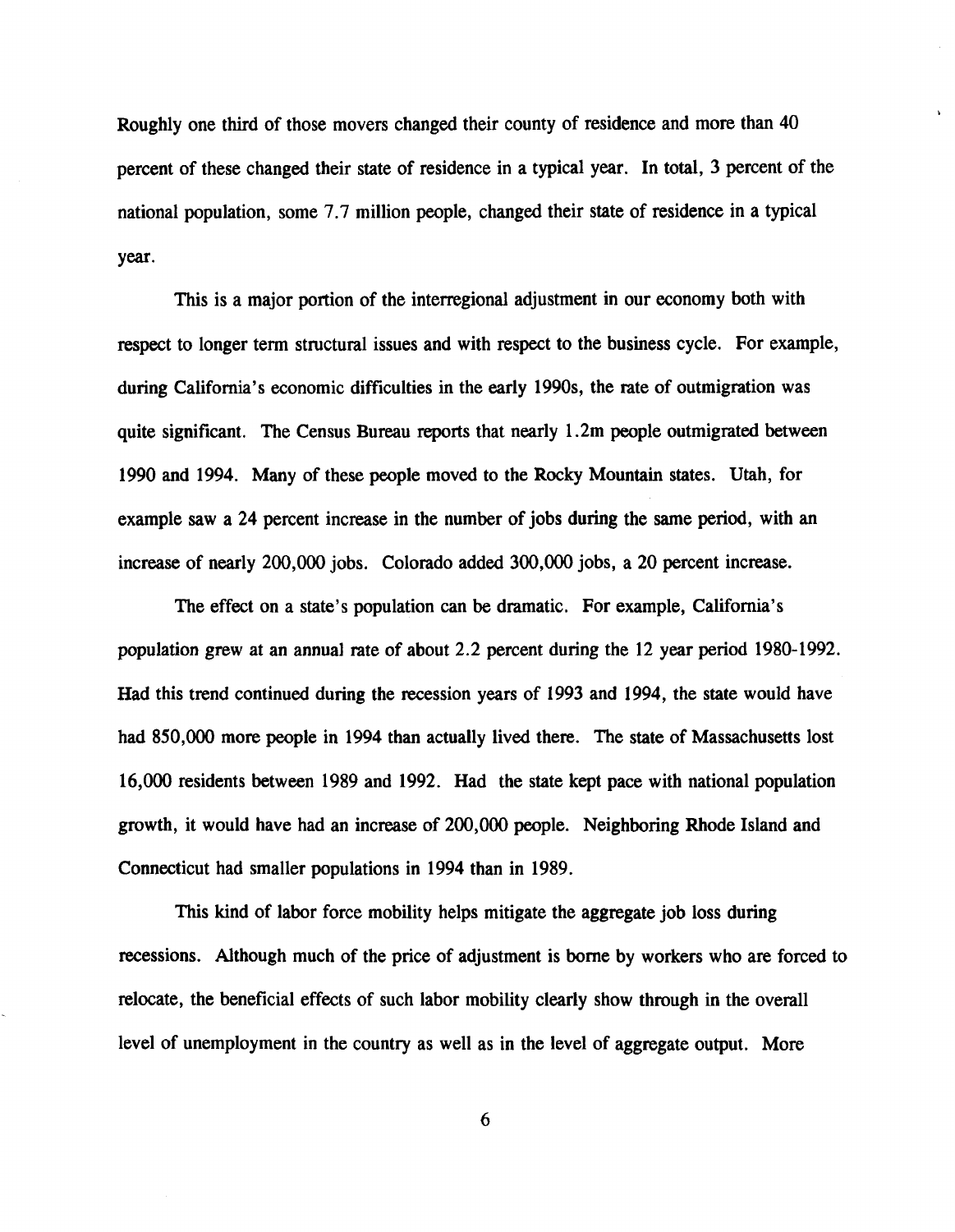precisely, there is very little in the way of an alternative to this relocation as a means of regional macroeconomic adjustment. Longer term, this relocation is even more dramatic. For example, between 1960 and 1990 the proportion of the U.S. population living in California rose by 37 percent. The proportion living in Florida almost doubled. By contrast, the proportion living in New York fell by more than one quarter.

In Europe, cross national migrations simply do not approach this magnitude. Of course, the European Community has taken dramatic steps toward ending the formal barriers which existed for citizens of any of the member states to live in and take part in the civic lives of their country of residence. But significant informal barriers remain. Linguistic and cultural differences no doubt are major impediments to widescale cross-country migration. Over time, one might expect these differences to diminish. One could well imagine retirees from northern Europe seeking out sunnier climates along the Mediterranean much as their American counterparts move to Florida. As the multilingual workforce expands, more workers might find the attractions of higher pay and the excitement of living in a different culture alluring. But this does not describe Europe today. As an alternative to exchange rate variations as a form of macroeconomic adjustment, Europe simply cannot rely on crossnational labor force mobility to the extent that it can be in the United States.

# Fiscal Transfers

The second major source of interregional macroeconomic stability which can exist in a single currency zone is a regime of deliberately countercyclical fiscal transfers. In the United States, a uniform national income tax provides the major form of this transfer mechanism. For example, between 1987 and 1991, California contributed an estimated 16.6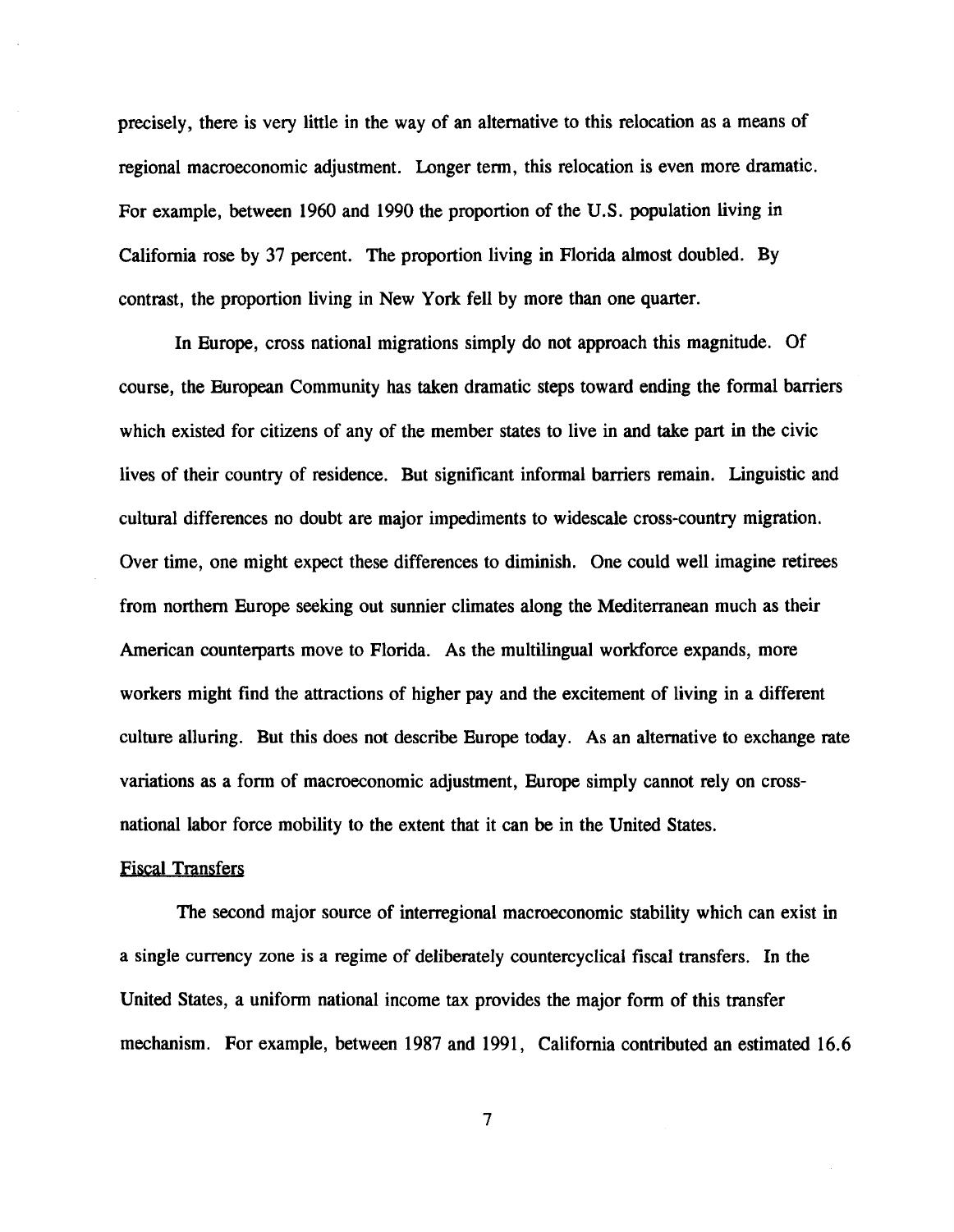percent of additional federal tax revenues. During this period the California economy was growing more quickly relative to that of the nation as a whole. As a result, it's contribution to federal tax receipts rose from 12 percent of the total to 13.4 percent of the total. From 1991 to 1994, the state's share of increased federal tax revenue fell to just 8.1 percent and its share of the national burden declined to 12.5 percent.

A similar story can be told about the state of Massachusetts. During its boom years of 1985-1989, the state's contribution to federal tax collections rose at a 36 percent faster rate than did total tax collections from the nation as a whole. During the Massachusetts recession from 1989-1992, the federal tax payments from Massachusetts actually declined in nominal terms, while total federal tax collections rose by roughly 10 percent.

The fiscal transfer value of these changes can be significant. For example, had California's tax share stayed unchanged between 1991 and 1994, its 1994 federal tax payments would have been \$11 billion higher than they actually were. This \$11 billion decline is equivalent to roughly \$350 per capita. The corresponding effective fiscal transfer in the case of Massachusetts during its 1989-1992 recession amounted to nearly \$550 per capita in 1992 alone. Per capita personal income in the United States was roughly \$21,800 in 1994. Thus, the fiscal transfer effect of the variability in federal tax payments was roughly 1 1/2 to 2 percent of personal income. Perhaps an even more relevant comparison of the potency of this transfer is a comparison to personal income tax collections, which amounted to about \$2300 per capita in 1995. Such a comparison indicates that a significant portion of the automatic stabilizing properties of the progressive tax system in the United States actually manifest themselves in a regional redistribution of the income tax burden.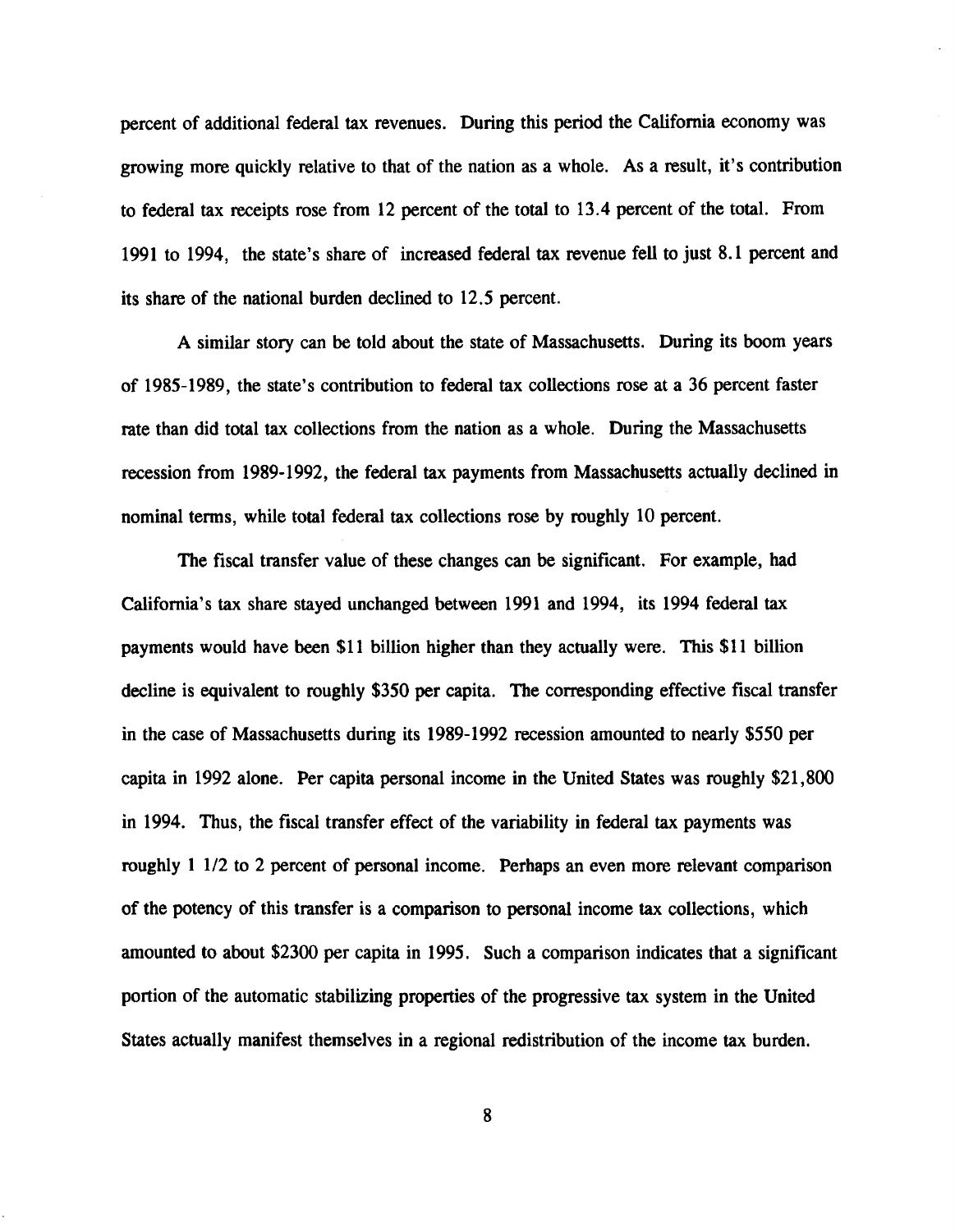And, it should be added that this inter-state fiscal stabilizing effect is in addition to the nationwide stabilizing effect which is rendered by a progressive tax system.

The key to success of any automatically stabilizing tax regime is an elasticity of tax revenues with respect to income which is greater than unity. In plain language, it is necessary that tax revenues rise and fall more than in proportion to income. This need not necessitate a formally graduated bracket structure. For example, the corporation income tax is essentially a flat rate tax in the United States, but corporate profits vary more than proportionately with income. Hence tax receipts have a similar high degree of variability or elasticity. The progressive bracket structure of the U.S. personal income tax interacts with a high GDP elasticity of many of the types of income on high-income returns to produce the magnitude of countercyclical stabilizing properties just described.

By contrast, Europe has no such automatic fiscal transfer mechanism. As I understand it, fiscal contributions to the EC are to some extent tied to VAT receipts. Yet, these receipts are a function of consumption expenditures which normally have a GDP elasticity less than one. European expenditures do involve some transfer oriented programs. For example, both the Common Agricultural Policy and the Regional Fund involve expenditure policies with a regional orientation. Of course, the United States also has expenditure policies with a regional orientation. But neither American expenditure policy (with some minor exceptions) nor those of the European Community should be considered deliberately countercyclical in their effects, or even in their intent. Instead, most such expenditures involve some combination of long term structural support for declining or depressed regions or industries. Again, Europe appears to lack the kind of automatic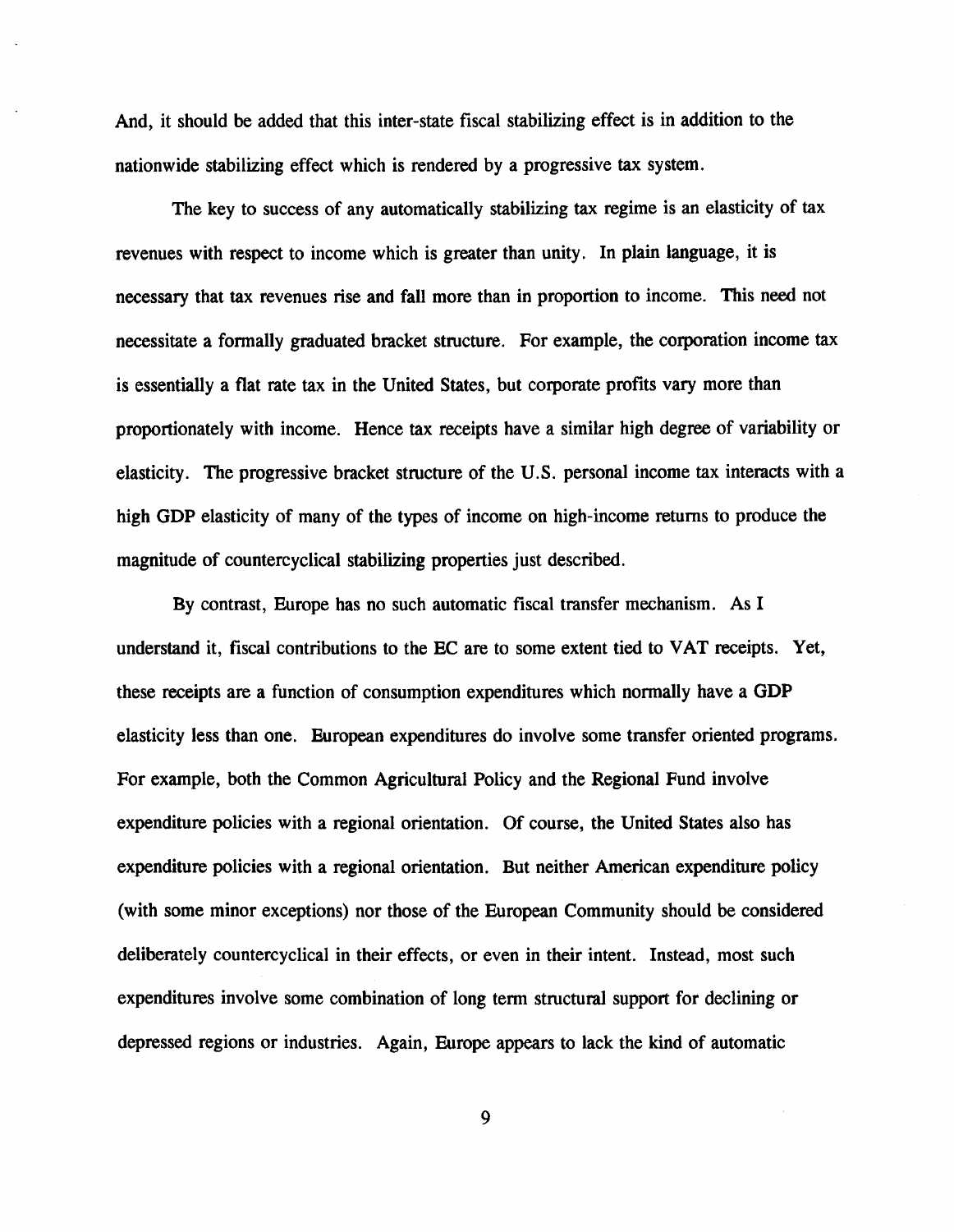stabilizing properties which a unified fiscal mechanism affords the United States to potentially act as an alternative to exchange rate variations.

In summary, a review of the economic literature on optimal currency zones suggests that Europe does not at this time possess the alternative stabilizing mechanisms which would normally define such a zone. At present, trans-national labor force mobility does not come close to the levels found in the United States. Furthermore, the potentially stabilizing properties of a currency zone-wide fiscal process are not now in place. These are not, of course, insuperable obstacles. One might imagine, for example, that national fiscal policies within the currency zone could be designed to provide both automatic and discretionary stabilizing mechanisms. However, such national fiscal flexibility seems inconsistent with the convergence criteria laid out in the Maastricht agreement. Alternatively, one could argue that the political and economic advantages of a single currency outweigh the costs involved in losing regional or national economic stabilizers. This is, as I mentioned earlier, an issue for the people and Parliaments of Europe to decide, not for members of the U.S. Federal Reserve Board.

As an observer from the other side of the Atlantic, the more relevant consideration in my mind is that these alternative stabilizing factors are likely to increase over time. For example, I am certain that the people of Europe will find their mobility on the increase and the traditional cultural barriers to migration on the decrease. Furthermore, assuming that a single currency and other moves toward a more federal Europe take place, it would seem likely that fiscal policy would become more centralized within the Community. As this takes place, it will be quite natural for policy makers to design both tax and expenditure policies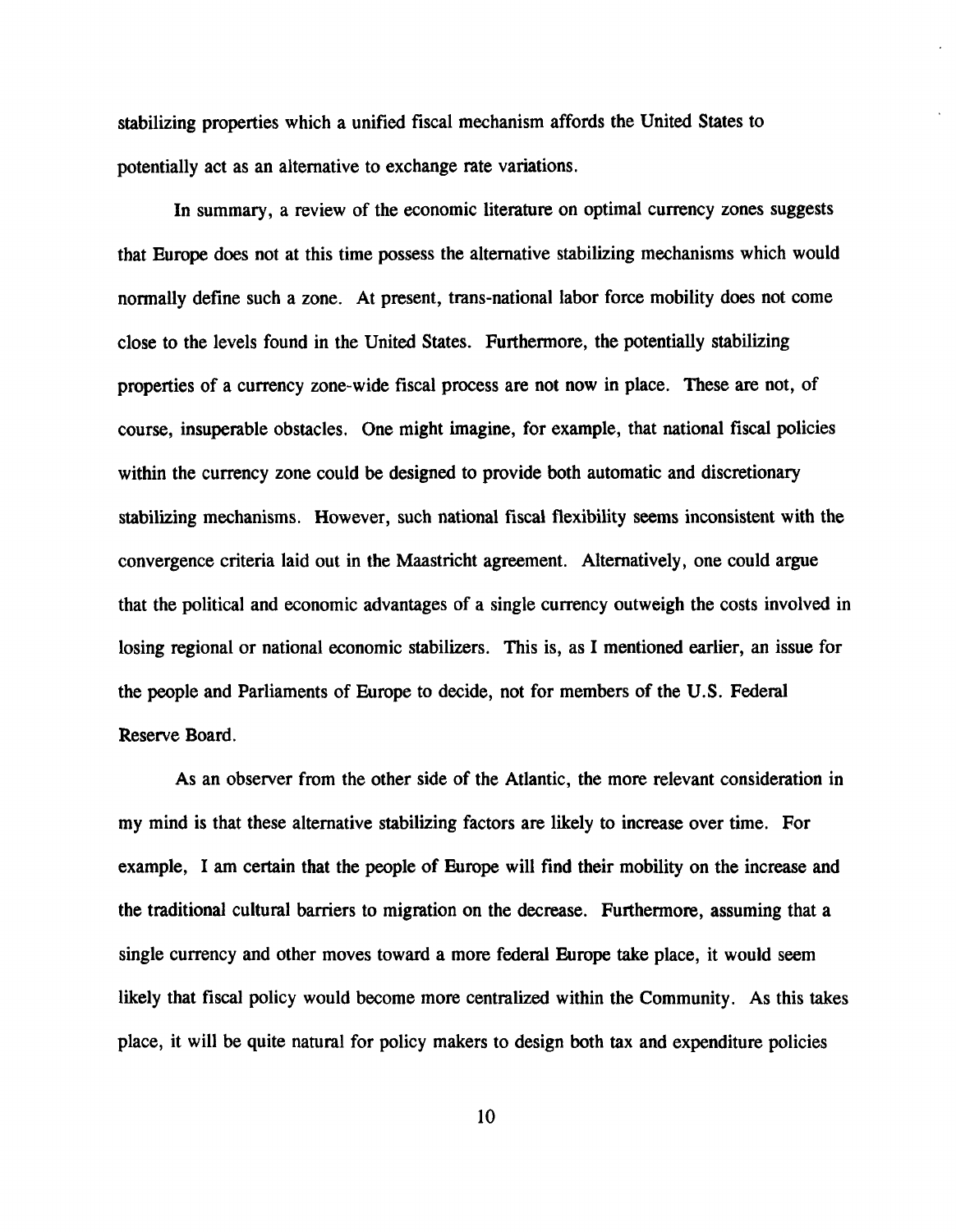with stabilization properties as more central objectives. To say that Europe does not at this time seem to meet the properties as an optimal currency zone does not mean that this will never be the case.

#### Historical Perspective

Indeed, a look at American history suggests how important the passage of time is to acceptance of centralized monetary authority. Let us therefore turn to a brief review of the American experience to understand how contentious central banking and monetary issues can be in an emerging political union, and how similar issues might be confronted today. America is often held up as a prime example of a successful currency union. As I noted above, it does have many of the characteristics required for a successful optimal currency zone. But, a look at history suggests that this development was not as easy, or as straightforward as some might suggest.

From the inception of the American republic, the issues of monetary policy and central banking have been a keen part of the political debate. One of the key issues faced by our Founding Fathers, and one which ultimately will have to be faced in Europe assuming a single currency is developed, deals with the assumption of the debt obligations of pre-existing political entities which have been subsumed by new governmental forms. On this issue, the new Republic left nothing to chance. The Constitution — which in general is a remarkably brief document noted for the many issues it omits to settle -- was explicit on this issue. Article VI begins: "All Debts contracted and Engagements entered into, before the Adoption of this Constitution, shall be as valid against the United States under this Constitution as under the Confederation."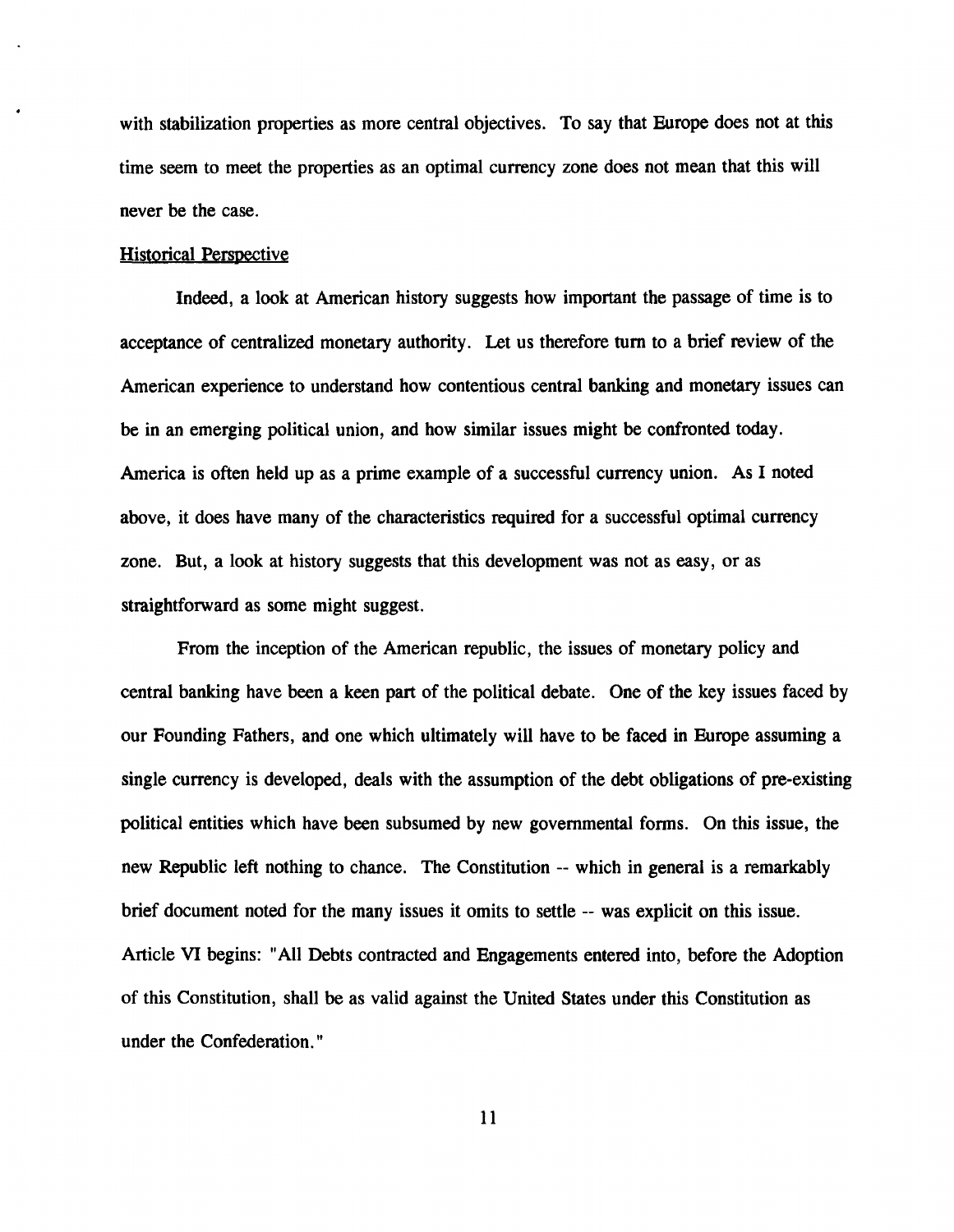In short, the new government promised to pay off all debts of the old government. This is an interesting decision both because of the potential problems that did not develop, but which we should consider, as well as for the resulting political decision to set up the First Bank of the United States. First, what could have happened? Following most of the major revolutions of the past two centuries, the new government repudiated the debt of the government it replaced. One of the key mechanisms of this repudiation involves a currency reform, often involving the substitution of one currency for another. Currency is, in effect, the non-interest bearing debt of the sovereign state. A sovereign state can always pay off debts (denominated in its sovereign currency) simply by printing more of it. The lender takes an inflation loss, but is made whole in nominal terms. Once a sovereign state loses its ability to cover its own debt through money creation, some other "sovereign" must assume that responsibility.

In large part to develop the confidence in the new government of the world financial markets of the time, Secretary of the Treasury Alexander Hamilton also adopted a policy of assuming the debts of state governments as well. Many of these were effectively bankrupt. They had issued currency along with the old Congress of the Confederation generically known as "Continental Dollars". During the period of Confederation, the phrase "Not worth a Continental" emerged -- reflecting the deep discount at which these notes traded relative to specie of the same nominal value. Hamilton, by redeeming Continentals at par, produced windfall profits for speculators who bought up these Continentals, and was widely criticized for this action.

Hamilton's problem was a generic one. Two states decide to merge and fix an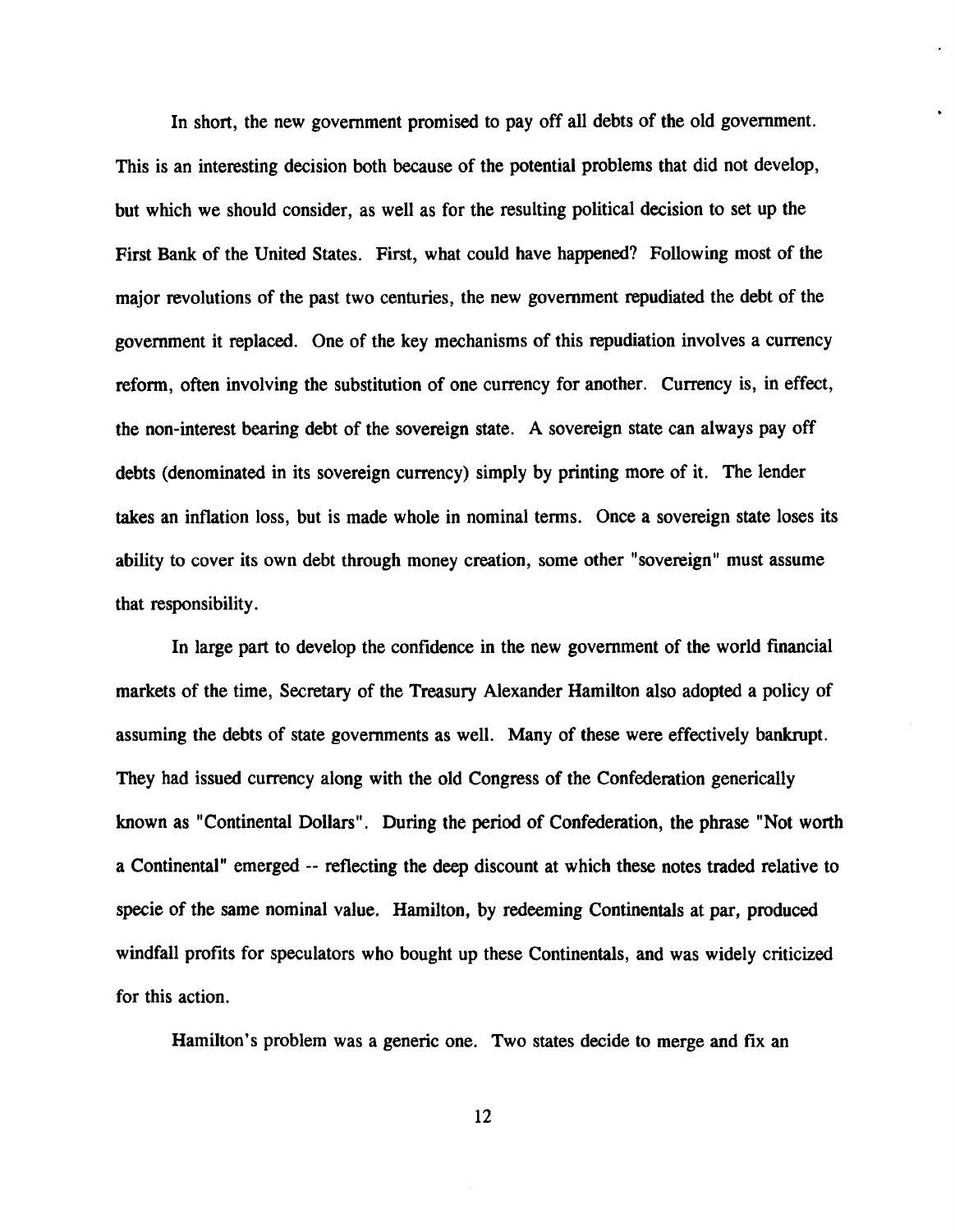exchange rate between each of their currencies and some new, jointly agreed upon currency. State A enjoys tremendous confidence in the international community and has issued many bonds outstanding in its currency with 5 percent coupons. State B is not so fortunate because of an inflationary and profligate past and has issued many bonds yielding 10 percent in its currency. Selecting an exchange rate at the point of currency conversion is only part of the problem. The nominal value of the bonds of each country are therefore set, and are payable at maturity in the new currency. But that means that bonds denominated in the same currency (with equal inflation and default risks) now are paying decidedly different interest rates. Holders of the old State B bonds will presumably make windfall gains as their bonds, with their higher coupons, rise in price. In Hamilton's case, an exchange rate of one-for-one was selected, i.e. par. Holders of debt obligations (including currency) of the most fiscally and monetarily profligate states received the biggest windfall because their obligations were traded at the biggest discount to par value.

Hamilton accomplished this arrangement by creating the First Bank of the United States. This bank had some of the characteristics of a modern central bank, but far from all. It was, in essence, the fiscal agent of the Treasury. In its fiscal and monetary mission the bank was a clear success. The new Republic was put on a secure financial footing. As a political issue it was a failure. The bank charter lapsed. The unpopularity of the Hamilton program helped drag down his faction -- the Federalist party -- to defeat at the hands of Thomas Jefferson's Republicans, the historical antecedents to the modem day Democrats. Many Republican voters were small farmers who, in their view, had been cheated out of their continentals by big city speculators who supported Hamilton. The political side effect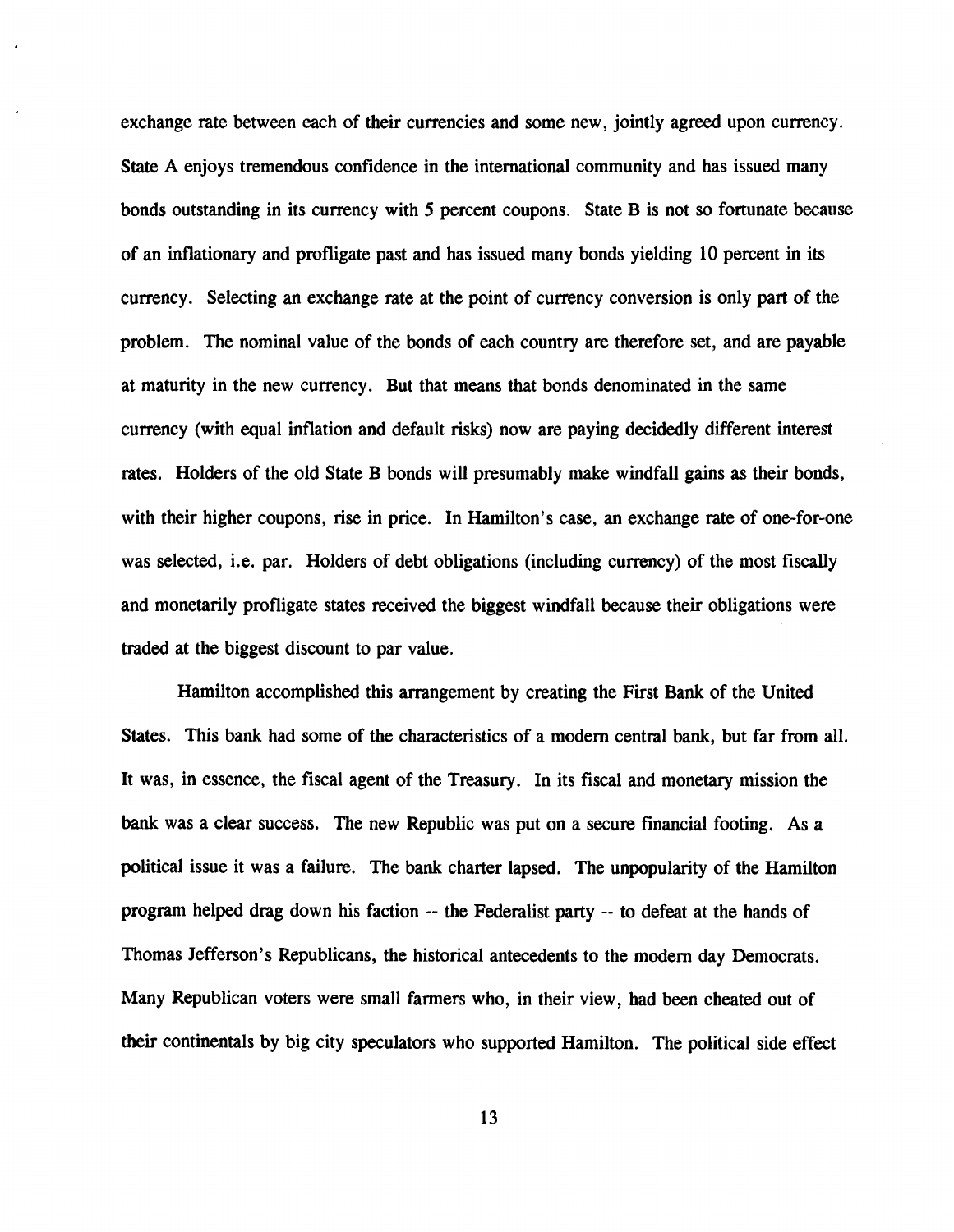of this was to give the concept of a central bank - and central monetary authority ~ a bad name.

A second crisis in the development of the so-called single currency zone in the United States came in the early 19th Century. At that time, state legislatures had the exclusive authority to issue banking charters. To turn a phrase, such charters were quite literally "a license to print money". More precisely, the banks could issue banknotes which were a more convenient mechanism for making payments than were specie. It should go without saying that the recipients of these charters were politically well connected. In the state of Maryland some politically well connected bankers, not satisfied with their legislatively granted license to print money, demanded that the legislature grant them protection from foreign competition -- namely, to give their banknotes some advantage over banknotes issued from other banks. The legislature complied. It imposed a tax on non-Maryland issued bank notes. The tax varied with the size of the note but on average amounted to about 2 percent. In effect, dollar bank notes issued by Maryland banks would cost \$1 while dollar bank notes issued by non-Maryland banks would cost \$1.02. Needless to say, that tax would probably be sufficient to be decisive in the market.

Chief Justice Marshall wrote the opinion for the U.S. Supreme Court which struck down the Maryland tax on banknotes in 1819. Marshall's ruling in that case, McCulloch vs. Maryland, included a phrase which is still popular today, and with which many in this room might be familiar: "The power to tax involves the power to destroy." Obviously this decision made the path toward a true single currency zone possible in the United States. Such a zone could not exist if the market value of currency was dependent upon the state of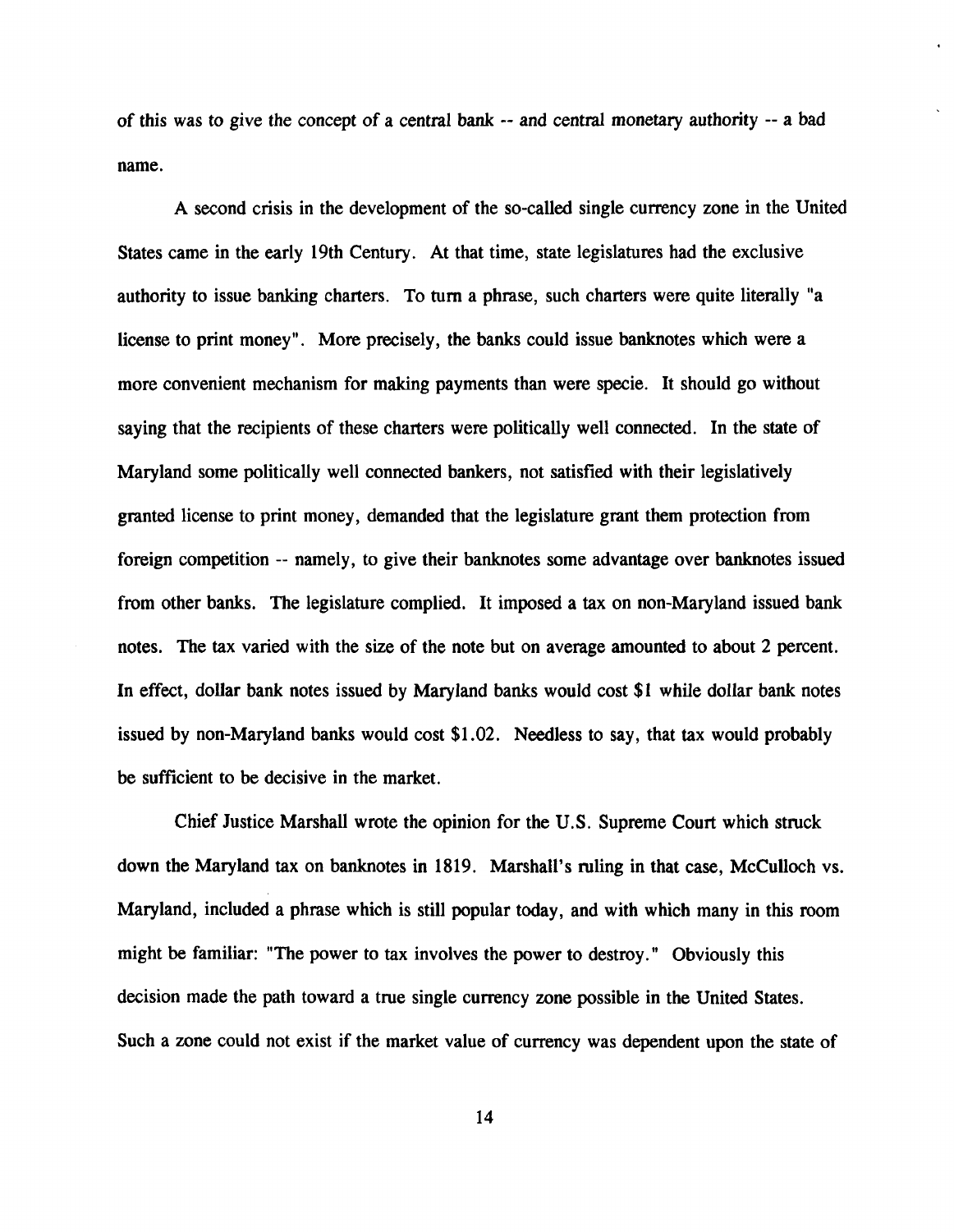issuance. But, the historical fact remains that 32 years after the Constitution was adopted, such practices were still being tried by the state legislatures of the new Republic.

Three issues dominated the national political debate in the decades leading up to the U.S. Civil War: slavery, tariffs, and the Second Bank of the United States. In the 1830s, the commercial interests of the East were agitating for the extension of the charter of the Second Bank of the United States, the rudimentary equivalent of the American Central Bank. The populist forces of the South and West were opposed. The debate was particularly intense with the Congress generally favoring the continuation of the bank and President Andrew Jackson opposed. Indeed, the debate became so intense that it managed to leave its permanent mark on the city of Washington. Those of you who have visited my nation's capital may recall that the city's designer, Pierre L'Enfant, intended a city of broad avenues with beautiful vistas. One such avenue was Pennsylvania Avenue which connected the White House, the President's residence, with Capitol Hill, where Congress meets. At that time the building which now houses the Treasury Department was about to be built. The story goes that President Jackson became so enraged at the pro-bank U.S. Senate that he marched out of the White House and planted his cane in the middle of Pennsylvania Avenue, insisting that the corner stone of the Treasury be laid there. While historians have probably modified the likely profanity that was actually spoken, Jackson's orders were to build the Treasury, "To block my view of that damn place." Today, traffic in the city of Washington still suffers from this debate about the centralization of monetary policy which took place in the fifth decade of the Country's existence. (One can only conjecture what Monetary Union will end up doing to the streets of Brussels.)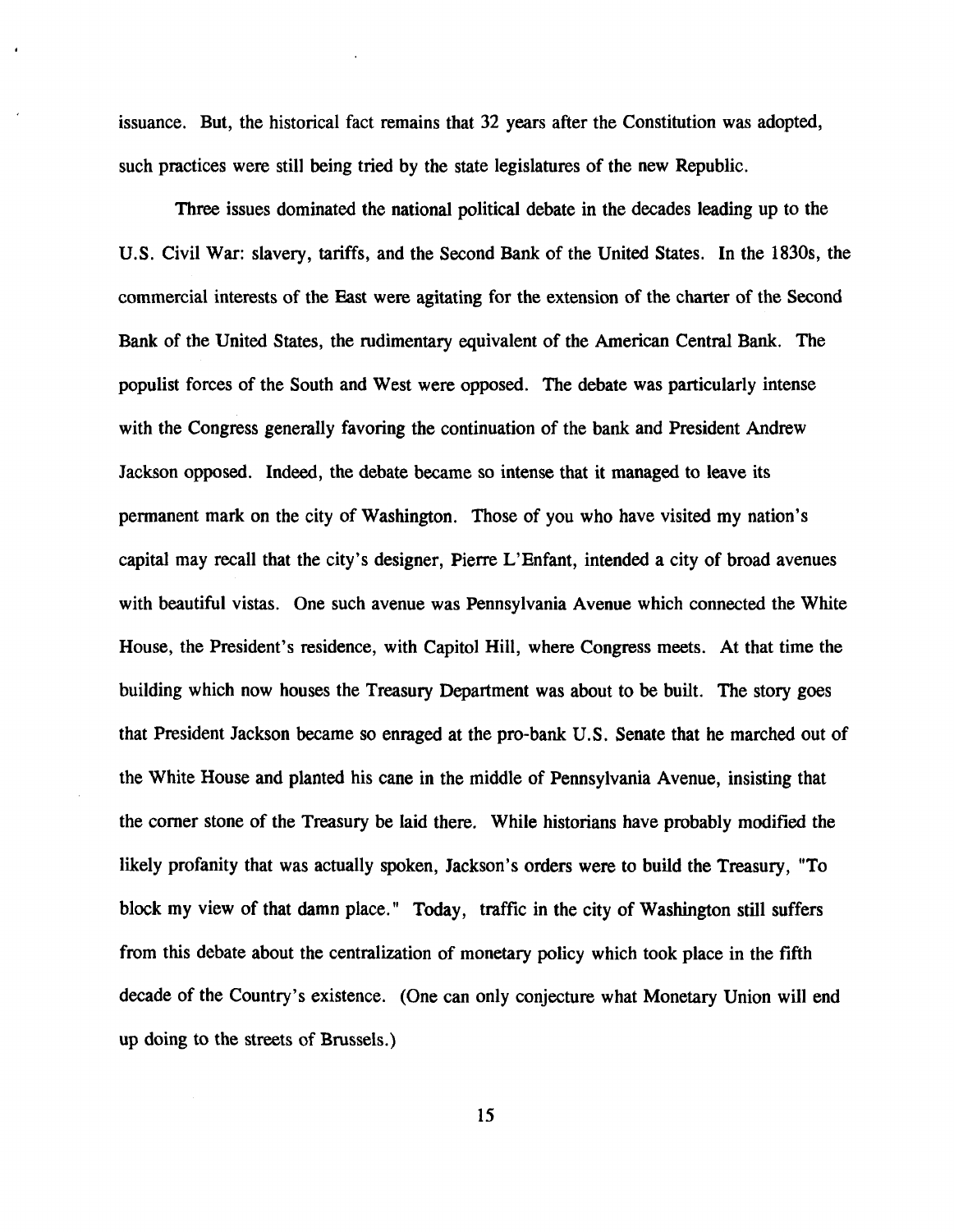Monetary authority did become more centralized during the United States' Civil War. In 1862, the convertibility of Union currency into specie was suspended as money creation was used to help finance the War. The new notes were called "greenbacks". The War also led to the creation of the National Banking system, which served primarily as a means to mobilize national saving to help finance the Union's cause. After the War, a punitive 10 percent tax was levied by the federal government on the issuance of all state banknotes. But, the notes of national banks were periodically not considered the same as money. Milton Friedman and Anna Schwartz recount that in the decade after the Civil War these notes often traded at a discount to greenbacks. At particular disadvantage were banknotes issued at "country" banks where redemption risk was perceived to exist.

In 1879, the U.S. went on a specie-based standard, ending the greenback era. The central bank of the United States, the Federal Reserve, was created in 1913. But, it was not until 1934 that this monetary authority had fiduciary responsibility for the currency. It thus took 147 years from the founding of the Republic before we had a true "single currency" zone with a discretionary monetary policy controlling the creation of money. I recount this history because it serves as an important reminder, both of the value of time in creating lasting institutions, and of the inevitable political uncertainties involved in any matter having to do with money. Let me turn then to some of the inevitable political issues involved in central banking and assess the need for a balance between independence and accountability in any such institutions.

# The Importance of Central Bank Independence

Central banks are one of the key institutions for the proper functioning of a liberal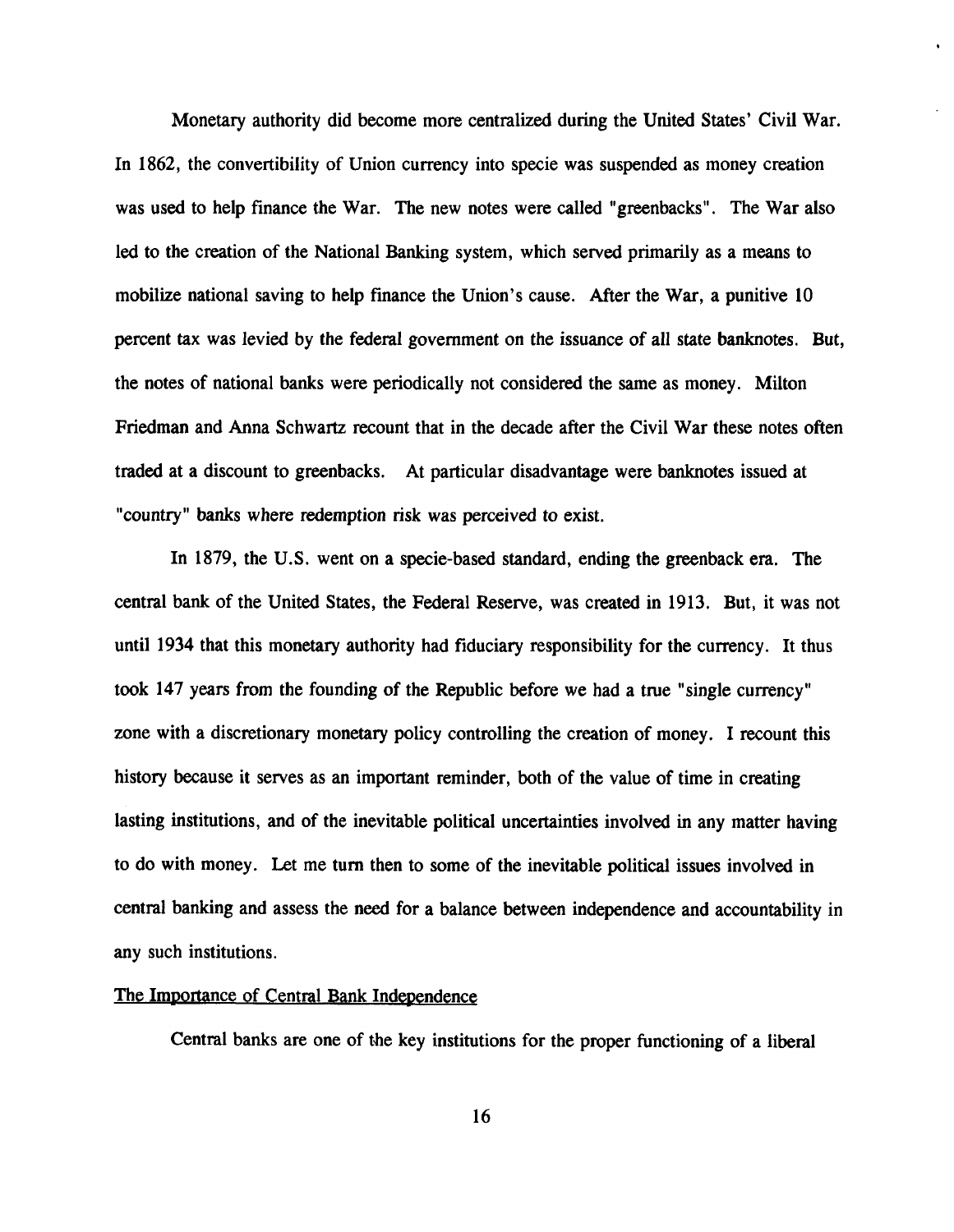political and economic regime. Yet the precise position of a central bank in such a regime is ambiguous. The demands of democratic governance argue for accountability of the central bank to the desires of the electorate. At the same time, the importance of a stable and dependable medium of exchange to the smooth functioning of a market economy cannot be underestimated. This latter requirement may necessitate some capacity for the central bank to resist short term political demands. The tension between political democracy and economic liberty exists in many forms in our societies. Yet few of us would freely choose to dispense with either democracy or economic liberty. We must therefore view this tension as an inevitable one, and do our best to harness this tension in a healthy way which produces sound public policy.

The raison d'etre of central bank independence centers on the issue of inflation and its effects on both short term and long term economic performance. While economists are prone to disagree on the details of the interaction of inflation and the real economy, I believe that a consensus now exists on this subject. In the short term, it is quite likely that temporarily higher levels of output and employment can be obtained by money creation. But, in the longer term there is no tradeoff between inflation and output. Indeed, the price of temporarily lower unemployment is often likely to be permanently higher inflation.

The tension between short term and long term economic developments sets the stage for the first of two arguments in favor of maintaining central bank independence from the political process. While much economic theory is premised on the existence of omniscient planners interested only in social welfare maximization, elected governments are in fact comprised of ordinary human beings with their own individual interests. The desire to be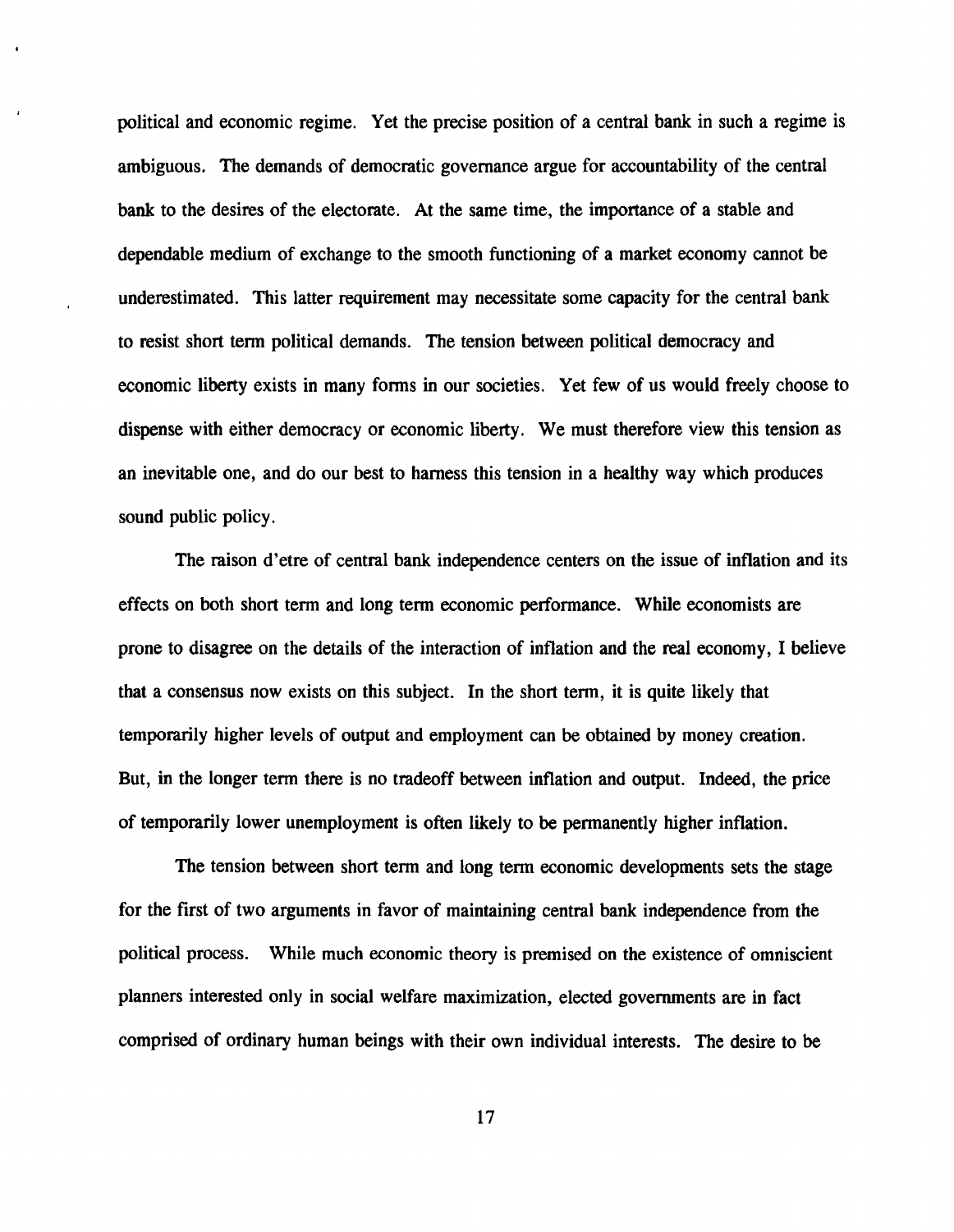reelected is quite a normal part of their individual preference functions. It is therefore only natural that their willingness to trade off short term costs for long term benefits may vary with the period until the next election.

In economic modelling terms, we might characterize this behavior as a variable rate of discount on policy decisions. As election time nears, the rate of discount rises sharply. Short term benefits become quite attractive, even at the price of high longer term costs. Similarly, short term pain for the electorate rises sharply in cost, in spite of potential longer term benefits. Thus, the attractiveness of purchasing temporarily higher growth even at the price of permanently higher longer term inflation greatly increases as election time nears.

Alternatively, after a government receives a mandate, its rate of discount on policy decisions falls markedly. The objective is the next election which may be four or five years distant. Being able to run as a government which reduced inflation may well have some political benefits. A rational politician therefore might well choose to tighten monetary reins just after an election, thus reducing inflation, while planning to stimulate the economy in the run-up to an election. Elections therefore would tend to dictate the timing of the business cycle with rapid periods of expansion preceding and during election years and periods of slower growth following elections. Indeed, in America there is a long literature on the socalled "political business cycle", which began with work by Nordhaus and MacRae in the mid 1970s.

Such behavior would be harmless political fun if there were no costs associated with economic cyclically. While some theories suggest that some degree of business cyclically is inevitable, even beneficial, an excess of cyclicality -- particularly cyclicality which is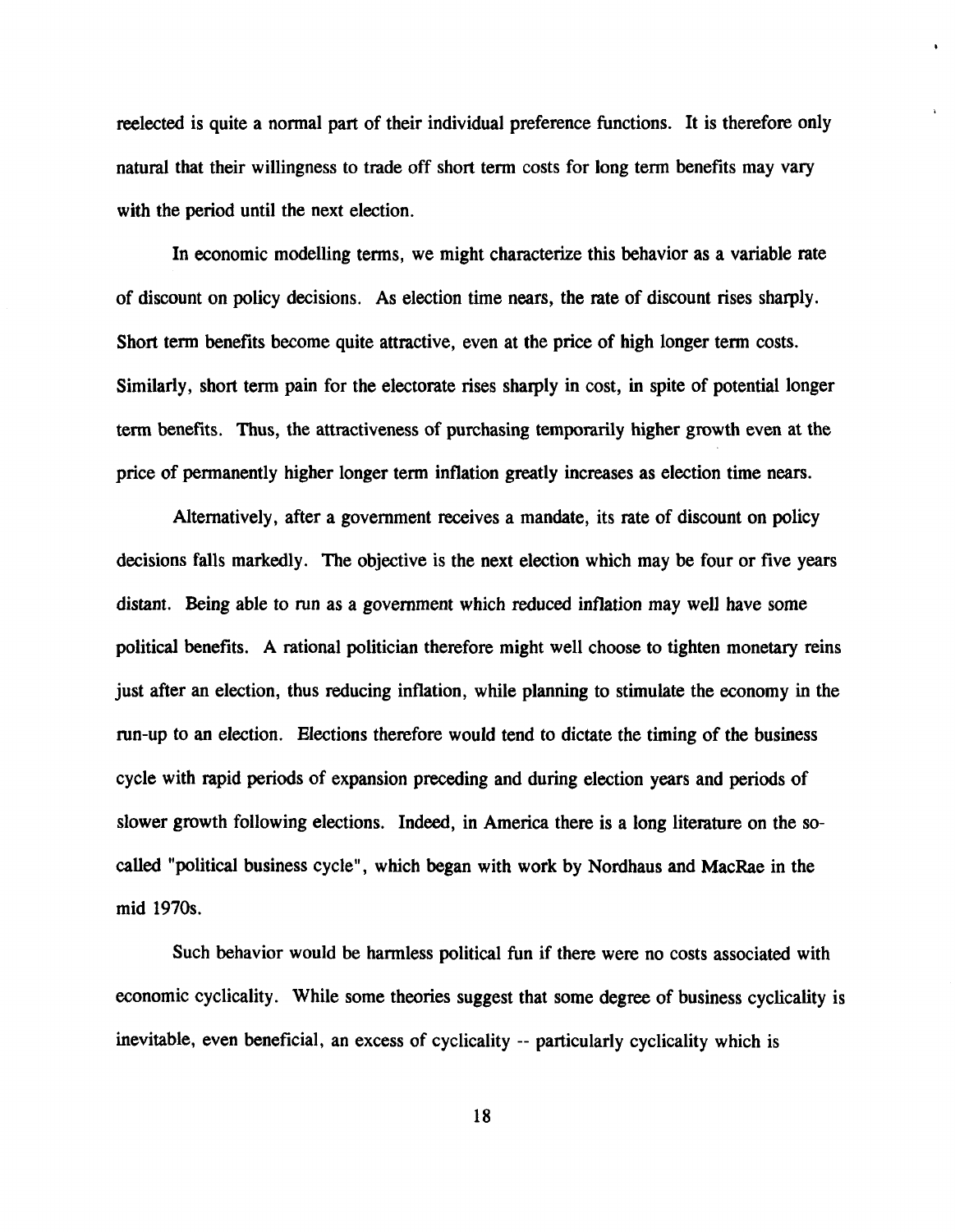artificially induced -- will tend to lower the long term output of an economy. Output is foregone during downturns and is inefficiently produced at times of excess capacity. From the perspective of maximizing economic efficiency and long term economic output, limits on the ability of a government to time economic circumstances may prove beneficial to the long term level of economic well being in a society.

The second argument for maintaining central bank independence is that a democratic government may permanently choose a rate of inflation in excess of the socially optimal level. The reasoning here centers on the assumption that inflation represents a means of transferring wealth from creditors to debtors. While the theoretical existence of perfectly rational expectations would make systematic, perpetual transfers of wealth impossible, the mere presence of an assumption that such a transfer would take place may be sufficient for an electoral bias toward inflation.

The political case for inflation is most clearly seen in a democratic society in which debtors outnumber creditors. The reality, or even the widespread assumption, that a wealth transfer is taking place would make inflation popular among the majority of the electorate. Further, the existence of economically irrational views such as "money illusion" makes the constituency for inflation potentially even bigger. As a central bank governor, I am particularly struck by the number of retirees who yearn for a return to the high-inflation, high-interest rate days of the late 1970s. Although the real returns to saving are essentially unchanged, and the real after-tax returns are higher in the present low inflation environment, these individuals felt most comfortable consuming the cash flow generated from the inflation driven depreciation of their stock of wealth.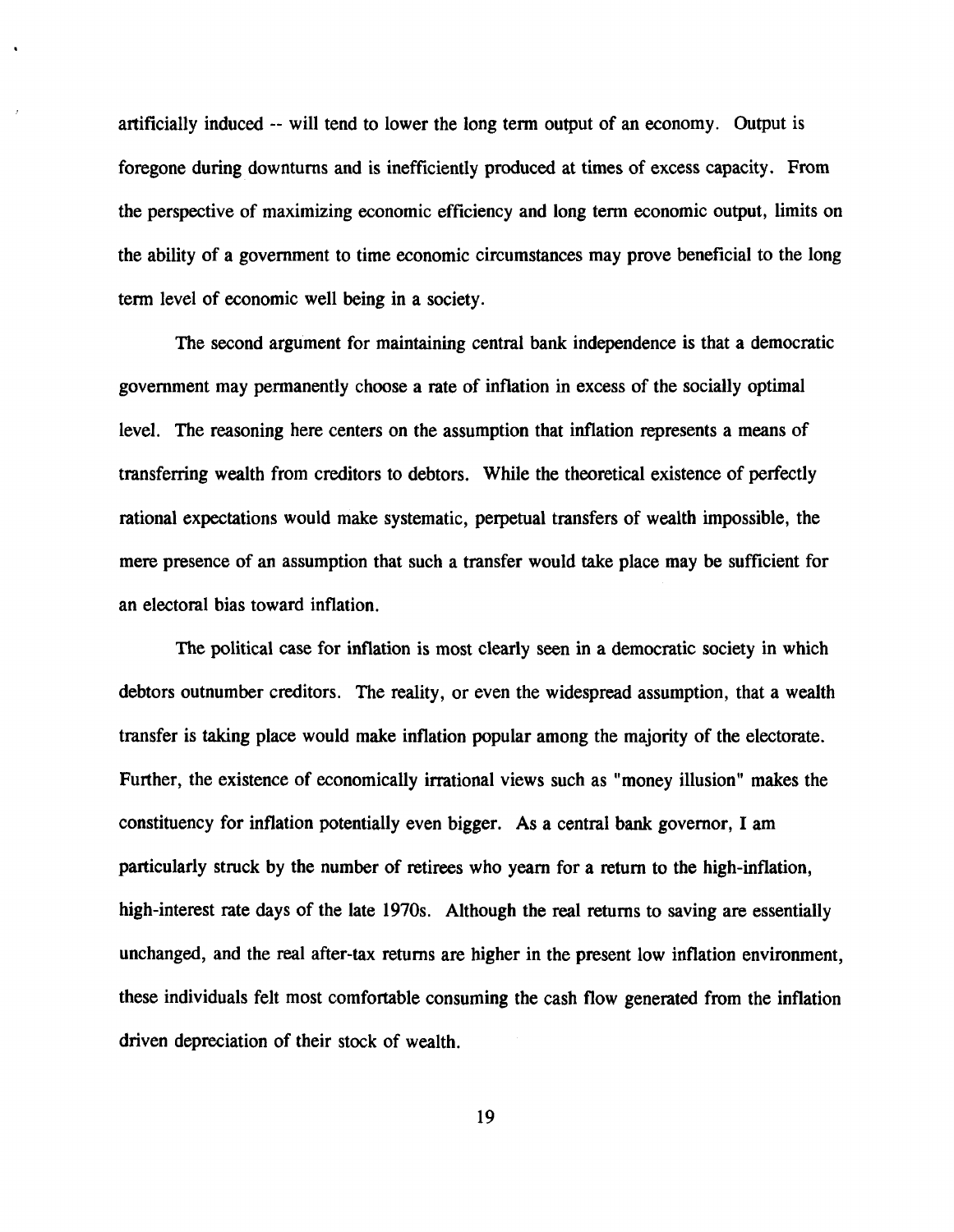The political imperative for inflation becomes particularly challenging when the government is the largest debtor in the society. Here, some form of "political illusion" may be involved. Inflationary finance may prove attractive to the government of the moment when it is viewed as less painful politically than either tax increases or spending cuts. This incentive may be particularly strong around election time due to the high rate of discount applied to policy decisions, as discussed above. In its most extreme form, governments may be tempted to monetize their outstanding debt rather than ask current taxpayers to bear the interest burden of political decisions of past office holders.

Even though these failures in the political market may give us some theoretical comfort that we are doing the right thing when we resist political pressure to inflate, caution is always appropriate when a policy maker assumes that his or her perception of the social optimum differs from majority will. Therefore, the first practical condition for central bank independence must be popular support for the concept of an independent central bank. In essence, the advantages of independence must be sufficiently manifest to the body politic that they or their agents must approve legislation for an independent central bank, and continued political support must be sufficient for that independence to be sustained.

The Federal Reserve is a creature of the Congress which established it. At any time legislation could be enacted which abolishes us or alters our status. Indeed, legislation to make such changes is frequently introduced, though it rarely moves far in the legislative process. The ultimate reason for this is a widely held perception that whatever the quality of American monetary policy by the Federal Reserve, direct or even increased political control would not enhance the situation. Practical political support, I believe, rests principally on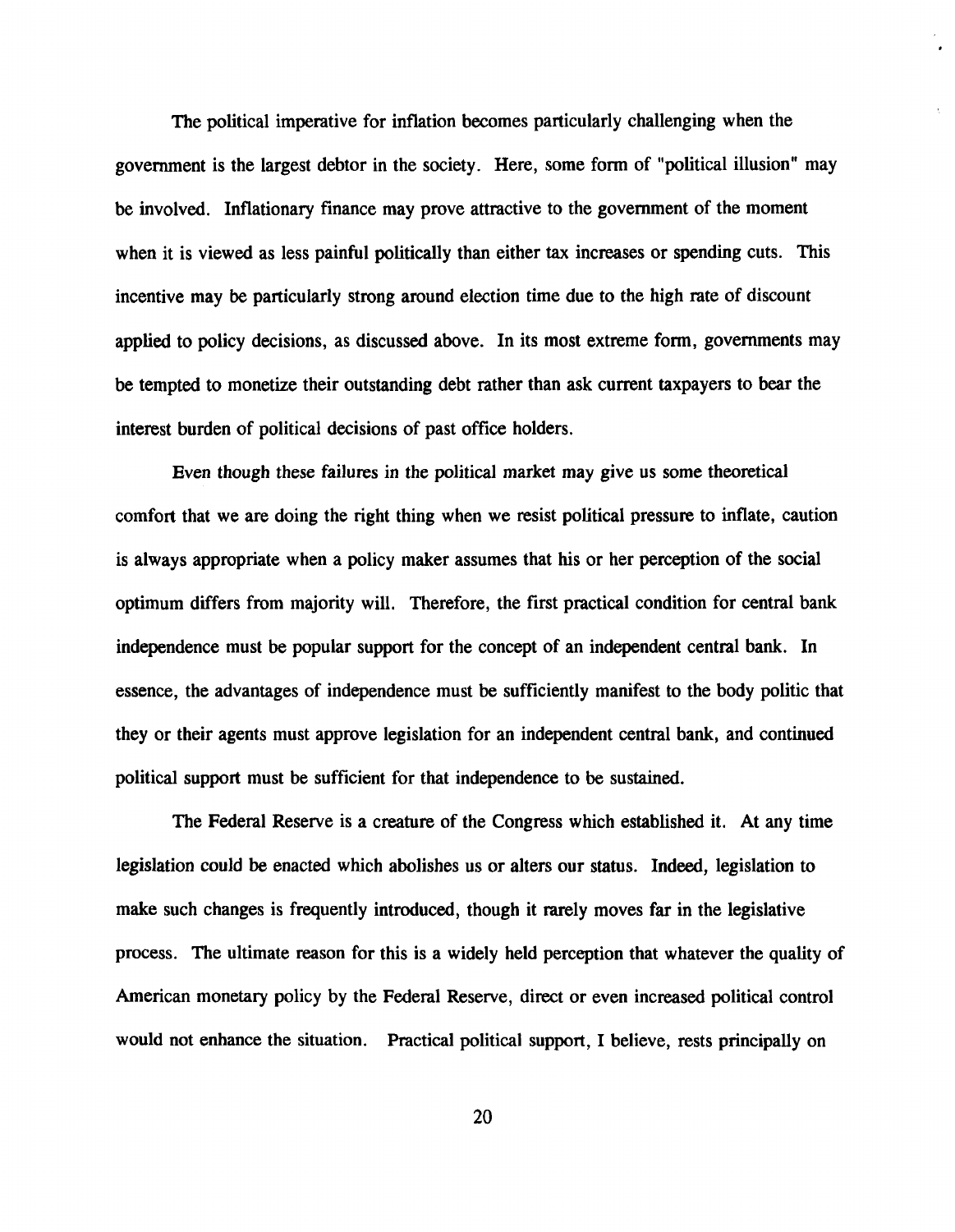the central bank carrying out its mission in a reasonably successful manner. That mission, as outlined above, is to resist and hopefully correct the potential failures in the political process regarding monetary policy. It is therefore vital that the central bank strive to maintain the public appearance of independence, as well as its statutory and practical reality. If it were perceived that the Central Bank were in fact merely doing the will of the directly elected agents of the public, there would be no case against monetary authority being vested in those political agents.

Aside from acting independently, I believe that central bankers have a responsibility to explain to the public what they are doing and why. There is a widespread perception that we are monks who are secluded in our cloister. I think that perception is belied by our travel schedule and our regular interaction with groups from different parts of the country and the world. Regular interaction with the public not only informs the central banker about what is actually happening in the economy, it reassures the public that public policy is being made in a rational way which has the national interest as its goal. I believe that genuine twoway communication between the public and central bankers is vital to both central bank performance and central bank independence.

Another practical condition for central bank independence is respect for the independence and integrity of the other institutions of government. It is unlikely, indeed almost unthinkable, that a truly independent central bank could exist in a society in which other aspects of political and economic power were centralized in one place. Machiavelli commended his Prince, an autocrat, to be sure to "control the currency and the courts". No sensible autocrat would do otherwise. Thus, the existence of checks and balances within the